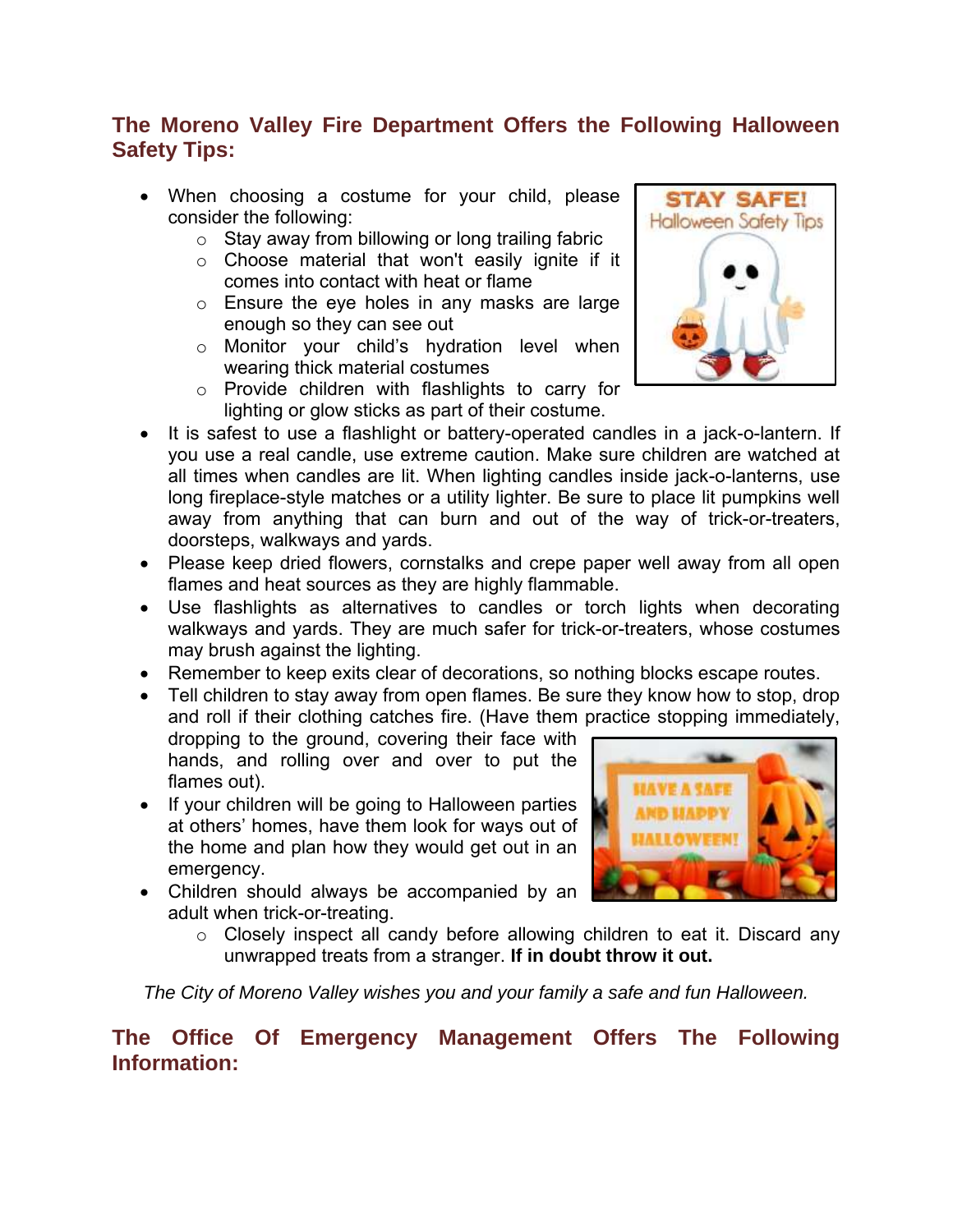

The City of Moreno Valley Office of Emergency Management would like to inform the public that during this time of year, cases of West Nile Virus are especially active due to high humidity, high temperatures and overall climate changes. It is important for the City of Moreno Valley to be aware of this increased risk and take preventative measures in reducing the exposure of this disease.

West Nile Virus is transmitted to humans and animals through a mosquito bite. Mosquitoes become infected when they feed on infected birds. Health officials emphasized that the risk of serious illness to humans is low. Most individuals who are infected with WNV will not experience any illness. Elderly individuals and those with compromised immune systems are at greatest risk for serious illness.

Individuals can reduce their risk of mosquito-borne diseases by taking these precautions:

- \*Avoid spending time outside when mosquitoes are most active, especially at dawn and dusk.
- \*When outdoors, wear long pants, long-sleeved shirts and other protective clothing.
- \*Apply insect repellent according to label instructions.
- \*Make sure that doors and windows have tight fitting screens. Repair or replace screens that have tears or holes.
- \*Eliminate all sources of standing water on your property that can support mosquito breeding.
- \*Contact your local mosquito and vector control agency if there is a significant mosquito problem where you live or work.

A comprehensive surveillance program to monitor for WNV in Riverside County has been established by the Department of Environmental Health Vector Control, local mosquito and vector control districts and other state and local agencies. The program includes testing suspected cases in humans and horses, capturing and testing mosquitoes, testing sentinel chickens and evaluating dead birds.

Anyone who becomes ill after exposure to mosquitoes should contact his or her health care provider. The Riverside County Department of Public Health Disease Control Office can be reached at (951) 358-5107, for more information about West Nile Virus. Problems related to mosquito control should be directed to the appropriate Mosquito control office:

- \*Riverside City Mosquito Control 951-351-6127
- \*Riverside County Mosquito Control 951-766-9454
- \*Northwest Mosquito and Vector Control 951-340-9792
- \*Coachella Valley Mosquito and Vector Control District 760-342-8287